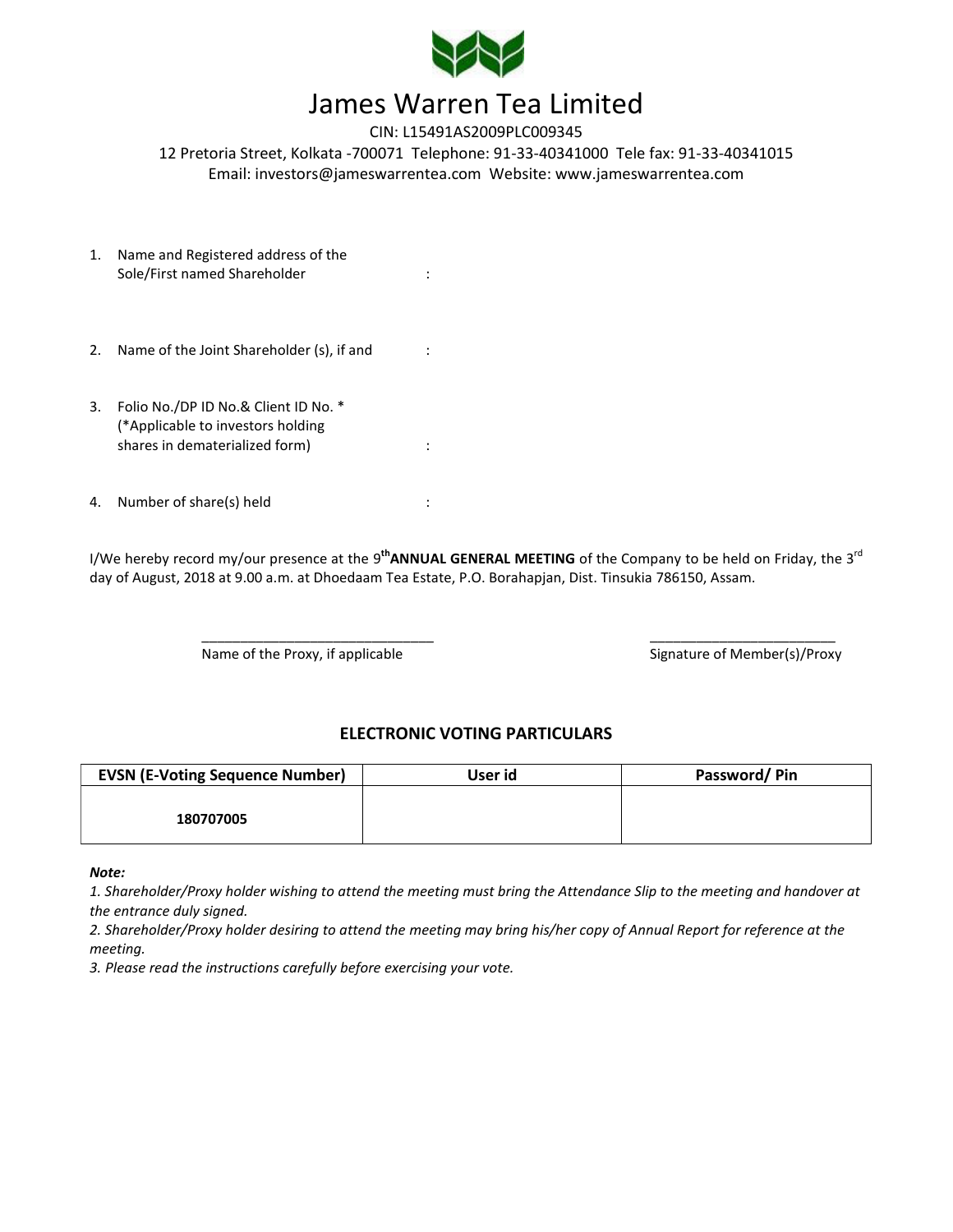## **FORM NO: MGT – 11 PROXY FORM**

*[Pursuant to section 105(6) of the Companies Act, 2013 and rule 19(3) of the* Companies (Management and Administration) Rules, 2014*]*

| <b>CIN</b>                                                                                                      | : L15491AS2009PLC009345<br>Name of the Company : JAMES WARREN TEA LIMITED | Registered office : Dhoedaam Tea Estate, P.O Borahapjan , Tinsukia -786150. |  |  |
|-----------------------------------------------------------------------------------------------------------------|---------------------------------------------------------------------------|-----------------------------------------------------------------------------|--|--|
| Name of the member (s):<br>Registered Address :                                                                 |                                                                           |                                                                             |  |  |
| E-mail Id<br>Folio No/ Client Id<br>DP ID                                                                       |                                                                           |                                                                             |  |  |
| I/We, being the member (s) of ___________________________shares of James Warren Tea Limited,<br>hereby appoint; |                                                                           |                                                                             |  |  |
| 1. Name<br><b>Contract</b><br>Address :<br>E-mail Id:                                                           | Signature: ______________, or failing him                                 |                                                                             |  |  |
| Name<br>2.<br>Address :<br>E-mail Id:                                                                           | $\sim$ $\sim$ $\sim$ $\sim$<br>Signature: ______________, or failing him  |                                                                             |  |  |
| 3.<br>Name<br>Address :<br>E-mail Id                                                                            | $\sim$ 1.<br>Signature: Signature:                                        |                                                                             |  |  |

as my/our proxy to attend and vote (on a poll) for me/us and on my/our behalf at the Annual General Meeting of the Company, to be held on Friday, the 3rd day of August, 2018 at the Registered Office of the Company at 9.00 A.M. and at any adjournment thereof in respect of such resolutions as are indicated below:

| <b>Resolution</b><br>No. | <b>Resolution Proposed</b>                                                                                                                                                                                                                                                                                                |
|--------------------------|---------------------------------------------------------------------------------------------------------------------------------------------------------------------------------------------------------------------------------------------------------------------------------------------------------------------------|
| 1.                       | Adoption of Standalone and Consolidated Financial Statement of the Company<br>including Audited Balance Sheet as at 31 <sup>st</sup> March, 2018, Audited Profit & Loss<br>Account and the Cash Flow Statement for the year ended on that date, together<br>with the Report of Board of Directors' and Auditors' thereon. |
| 2.                       | Approval for the re-appointment of Mr. Akhill Kumar Ruia (DIN: 03600526),<br>Director retiring by rotation.                                                                                                                                                                                                               |